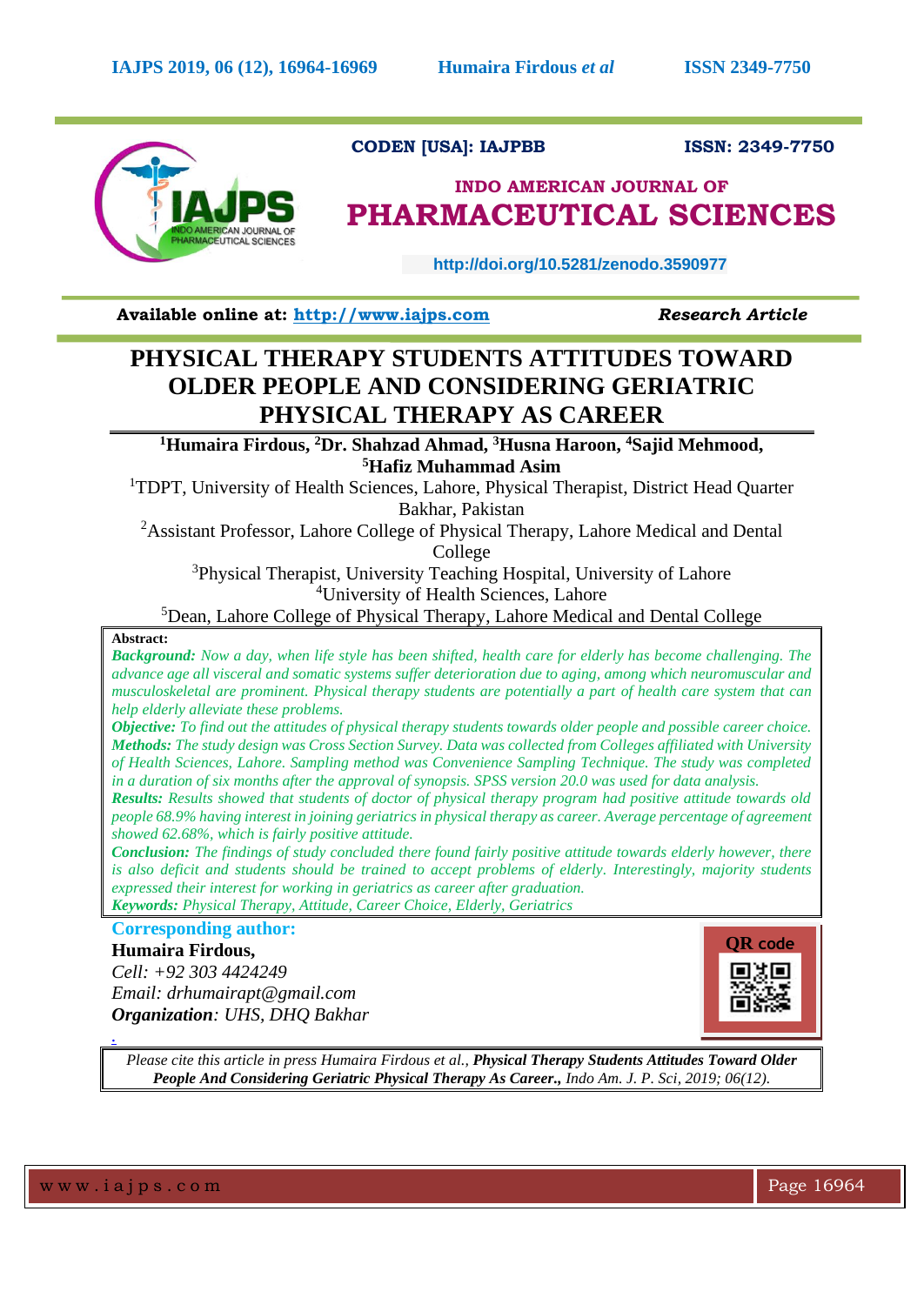## **INTRODUCTION:**

Globally, the major problem faced by health care system is increasing population of older people. With advance age, the possibility of health issues and chronic disease will rise and this problem in turn demands more health care. As a result of aging population, health care professionals will find elderly patient more frequently, it is essential for them to increase their skills, knowledge and attitudes regarding geriatrics [\(1,](#page-4-0) [2\)](#page-4-1).

According to an estimation, elderly population is increasing globally and may reach 2 billion by 2050. Although, this increase is result of improved health care facilities. However, old age is associated with multiple health issues and generalized deconditioning. This requires a greater number of health care providers specialized in geriatric care. Advance knowledge, skill and positive attitude of health care students, towards geriatric population, is essential for efficacious care. Although, geriatric medicine, doctors and nurses have played pivotal role in geriatric health provision, there is increasing need of physical rehabilitation providers to take geriatric care to optimal level.

Physical therapy is integral part of multidisciplinary team for dealing geriatric conditions. They practice in geriatrics according to patient management model of examination, evaluation, diagnosis, plan of care and outcome assessment. There is greater need of professionals who provide care and work with rapidly growing elderly population. Different variety of health care provider from hospitals, nursing homes and community needed to provide care to elderly. Therefore, an important research area is to understand physical therapy student's attitude towards elderly [\(3\)](#page-4-2).

Physical therapy student of today must be prepared for future changes. These future clinicians may have some already formed negative attitudes about elderly. These negative attitudes are stem from students' belief about the conditions of elderly that the conditions are chronic, unable to treat and ultimately lead to death. To generate older people friendly health care system these negative attitudes must be addressed because these attitudes may affect patient management [\(4,](#page-4-3) [5\)](#page-4-4).

There is deficiency of geriatrics specialize health care provider. Physical therapist as an integral part of health care team, have important role in older people care. It is necessary that current physical therapy student must have sufficient knowledge and skill for treatment of elderly. Negative attitude and lack of knowledge can impact quality of care. So it is important to promote knowledge and positive attitude towards elderly[\(6-8\)](#page-4-5).

The number of trained health professionals need to increase to serve the older population that increasing dramatically. Anyhow the health professional schools are not meeting this market demand. The estimated number of health professional required to serve older population is 2.5 to 3.2 times higher in 2000 compared with 1980. The health professional's knowledge and attitudes toward older people is still '' poor'' in geriatric practice the knowledge of service provider is categorized as general knowledge as compare to specific disciplinary knowledge and skills in geriatrics. Positive attitudes toward older people would increase the level of knowledge of health providers. Attitude, mean feeling or emotion toward an individual. The preference of health professionals to work with older people depends on the knowledge and emotional attitude toward older people. The increasing need of large number of trained professionals working in geriatrics, there is also a need of new services creation for these professionals. Medical students have little interesting working with older adults. Lack of challenge, low social status and low income may be related to low interest. By promoting direct contact with elderly and addition of age related problems in university course, these negative attitudes can be addressed.[\(9-11\)](#page-4-6)

Barriers were doing not want to work with older patients. Female student who prefer travelling were more interested. In results the students who showed positive impact of community medicine module were more interested. This study recommended that to effectively treat older patients, increase the exposure of undergraduate students to geriatrics medicine [\(2-5,](#page-4-1) [8,](#page-4-7) [9,](#page-4-6) [12-15\)](#page-4-8)

## **OBJECTIVE OF STUDY**

Therefore, the objective of study was to find out the attitudes of physical therapy students towards older people and possible career choice.

## **MATERIALS AND METHODS:**

## **STUDY DESIGN**

Cross sectional study design used.

#### **SETTINGS**

Data was collected from different colleges affiliated with the university of health sciences, Lahore.

## **SAMPLING TECHNIQUE**

Convenience sampling technique was used for sampling.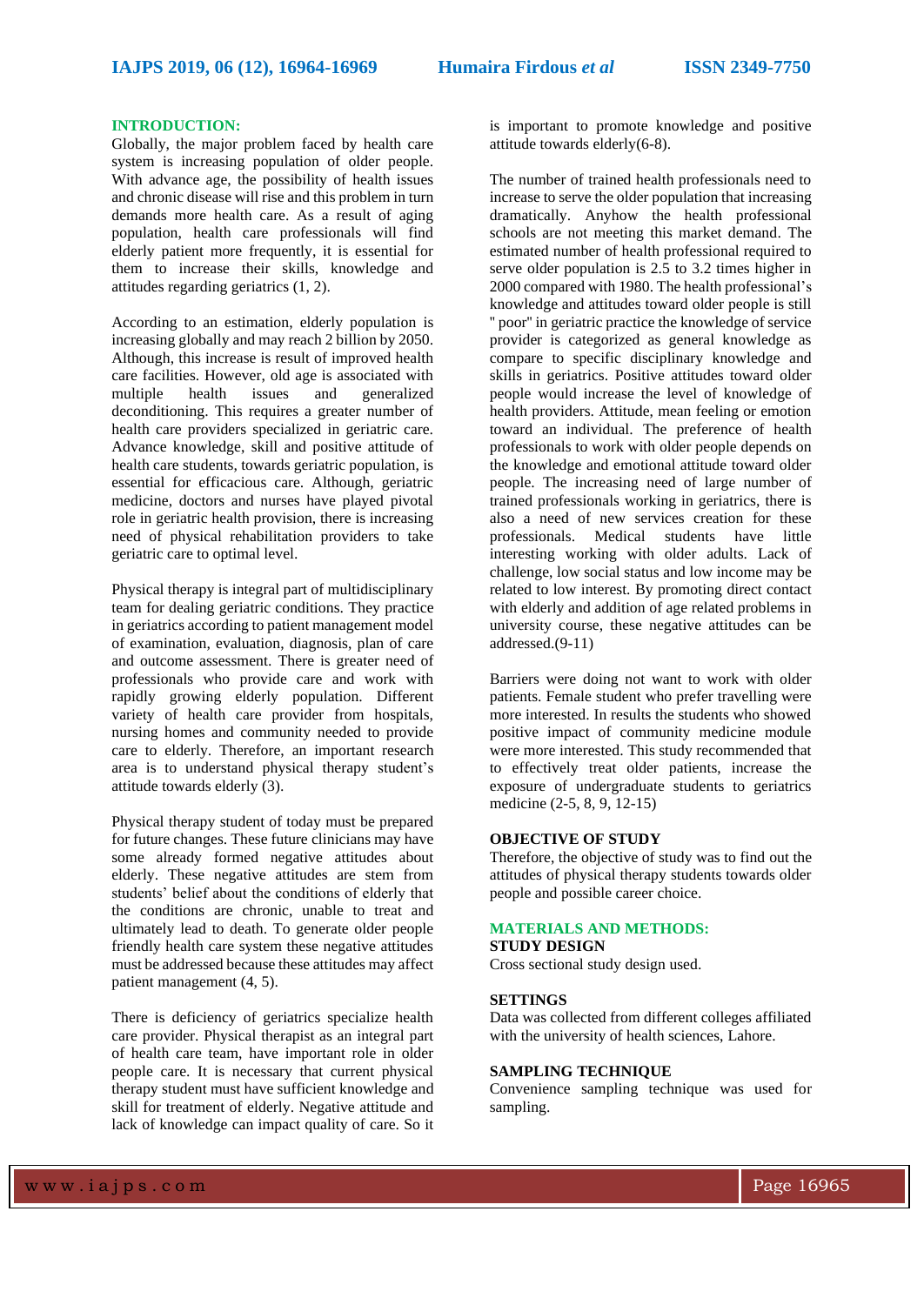## **SAMPLE SIZE**

The calculated sample size is n=90

## **Inclusion Criteria:**

- Physical therapy fourth and final year students
- Students having been studied geriatric
- Both male and female
- Student having clinical exposure to geriatric population
- Government college's affiliated with UHS

## **DATA COLLECTION TOOL**

Data collection tools i.e. Questionnaire consist of two parts. Demographics and university of

California at Los Angeles geriatrics attitudes scale, to examine attitude. One additional question was added to ask if they are going to consider geriatrics as their career in future after graduation.

## **RESULTS:**

Results regarding that participants would consider career in geriatrics showed 31.1% and who said no 68.9% were found. Results regarding socioeconomic status of participants showed that out of 90(100%) participants lower class were 6(6.7%) and middle class were 38(42.2%) and upper class were 46(51.1%). Results regarding level of education of participants showed that out of 90(100%) participants who were in fourth year were 44(48.9%) and who were in fifth year 46(51.1%).

| <b>Variable</b>                                        | Agree | <b>Disagree</b> |
|--------------------------------------------------------|-------|-----------------|
| Old People are Pleasant                                | 64.4  | 35.6            |
| Government should Reallocate Money in Elderly Research | 82.2  | 17.8            |
| I would like to see rather younger patients            | 28.9  | 71.1            |
| Society should provide care to elderly                 | 58.9  | 41.1            |
| Medical care for elderly used up too much resources    | 47.8  | 52.2            |
| Old people are less organized and disciplined          | 47.8  | 52.2            |
| Old people are more suitable for treatment             | 52.2  | 47.8            |
| Elderly people give orderly medical history            | 33.3  | 66.7            |
| I pay more sympathy to older                           | 41.1  | 58.9            |
| Old people do not contribute to society                | 35.6  | 64.4            |
| Chronic ill patients should not be given treatment     | 13.3  | 86.7            |
| Old people should pay their health cost                | 14.4  | 85.6            |
| Old people work too slow                               | 70.0  | 30.0            |
| Listening to old people is interesting                 | 63.3  | 36.7            |
| I would choose geriatrics in career                    | 31.1  | 68.9            |

**Table 1 Agreement Trend regarding attitude towards elderly**



*Figure 1 Socioeconomics*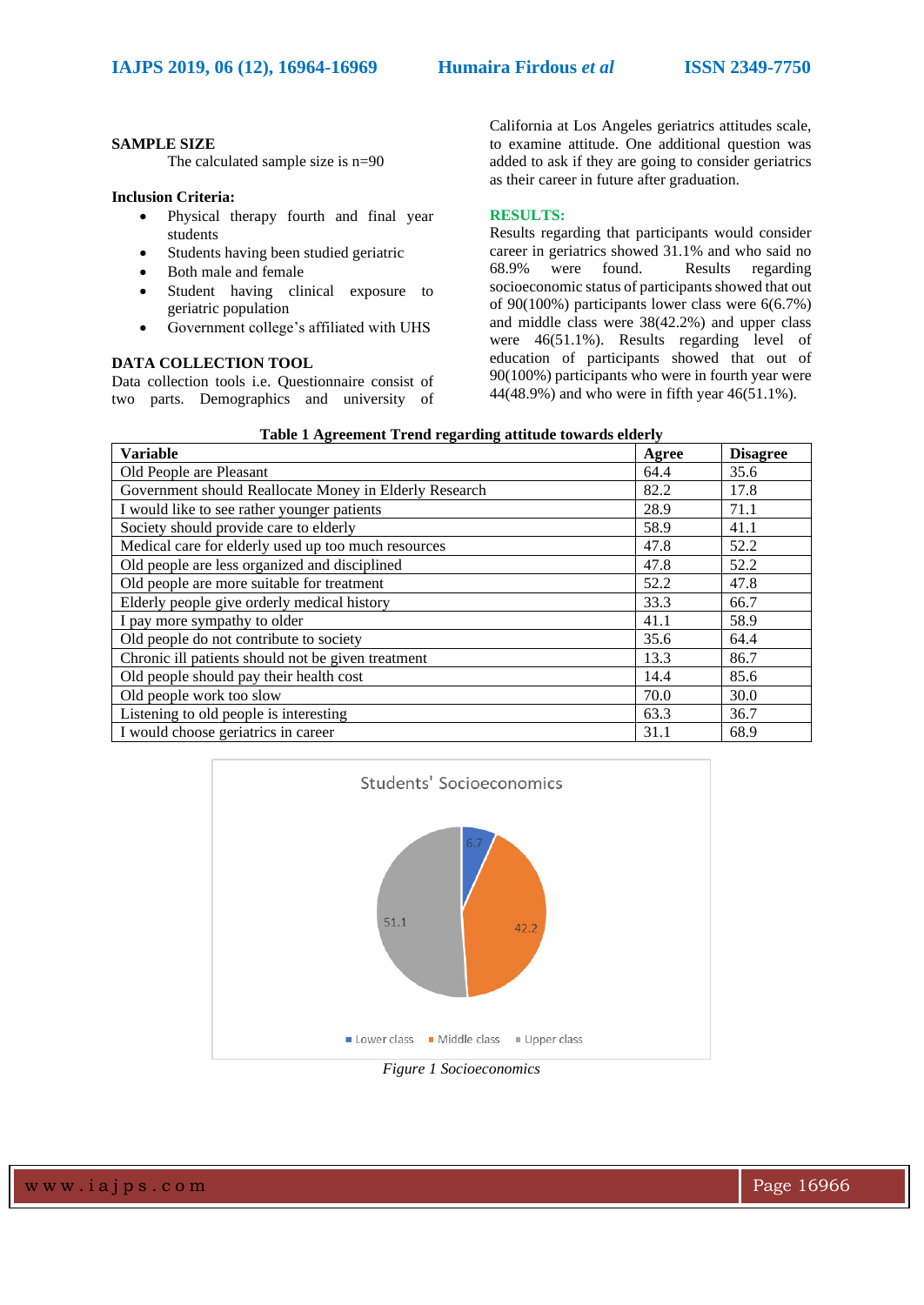

*Figure 2 Education Year*

## **DISCUSSION:**

A report of world health organization on aging shows that the population of older people is increasing rapidly, it would be double in 2025 and will reach two billion in 2050. Like all other countries Pakistan also have threat of ageism. To effectively deal with this increasing aged population, it is important that health provider show positive attitude, must have sufficient knowledge about aging and specific skills to deal with health issues and chronic illness of elderly. the attitudes of health care provider can affect patient management. Medical students of today are future health care provider , that's way it is important to understand student's attitude [\(15-19\)](#page-4-9).

The results of this study showed that the mean UCLA attitude shows neutral and relatively positive attitudes towards elderly. Final year physical therapy student had more positive attitude than fourth year frequencies when drawn against gender and mean score of UCLA female had more positive attitude as compared to male. Although there was no significant link between gender and mean score of UCLA. Association between socioeconomic status and mean score of UCLA, upper class students had more positive attitude middle- and lower-class students although there was no significant association between socioeconomic status. The physical therapy students show their willingness in considering geriatrics as a career. There were many of those students who were not interested. There was a significant difference between male and female interest with females being more interested. Previous literature shows a great different where there was equal interest in geriatrics whatever the gender was. However, the choice of career found be channelize in early years of entry level education.

Yet the students of different disciplines were investigated during or after their graduation [\(20-23\)](#page-4-10).

Understanding the allied health and medical students' attitude toward older people has identified as important area of research. In both developed and developing countries the world has seen a rapid increase in the number of elderly people (defined as60 or more) in recent years. According to the world health organization (2002), the number of seniors will double in 2025 and will reach up two billion by 2050 there would be greater need for people to work, and provide care for elderly as the older population increases. This need of increased care for the elderly will cover the wide variety of health professional from hospitals to community centers and nursing homes. This rapidly increasing older population in turn demands skilled and experienced health care provider for elderly people. But there is deficiency of geriatrics specialize health care provider. Physical therapist as an integral part of health care team, have important role in older people care. It is necessary that current physical therapy student must have sufficient knowledge and skill for treatment of elderly.

Major causes of bad attitude may be student's negative perceptions about aging, for e.g. Student's perception about chronic diseases that treatment of chronic diseases is hopeless, older people become less organized and confused, geriatrics is low status and low income field and about life span of older people that the life span of elders are not enough to pay therapist's investment back. To promote student's knowledge, attitudes and skill. University curriculum must be focused on both academic and geriatrics training [\(24-26\)](#page-5-0).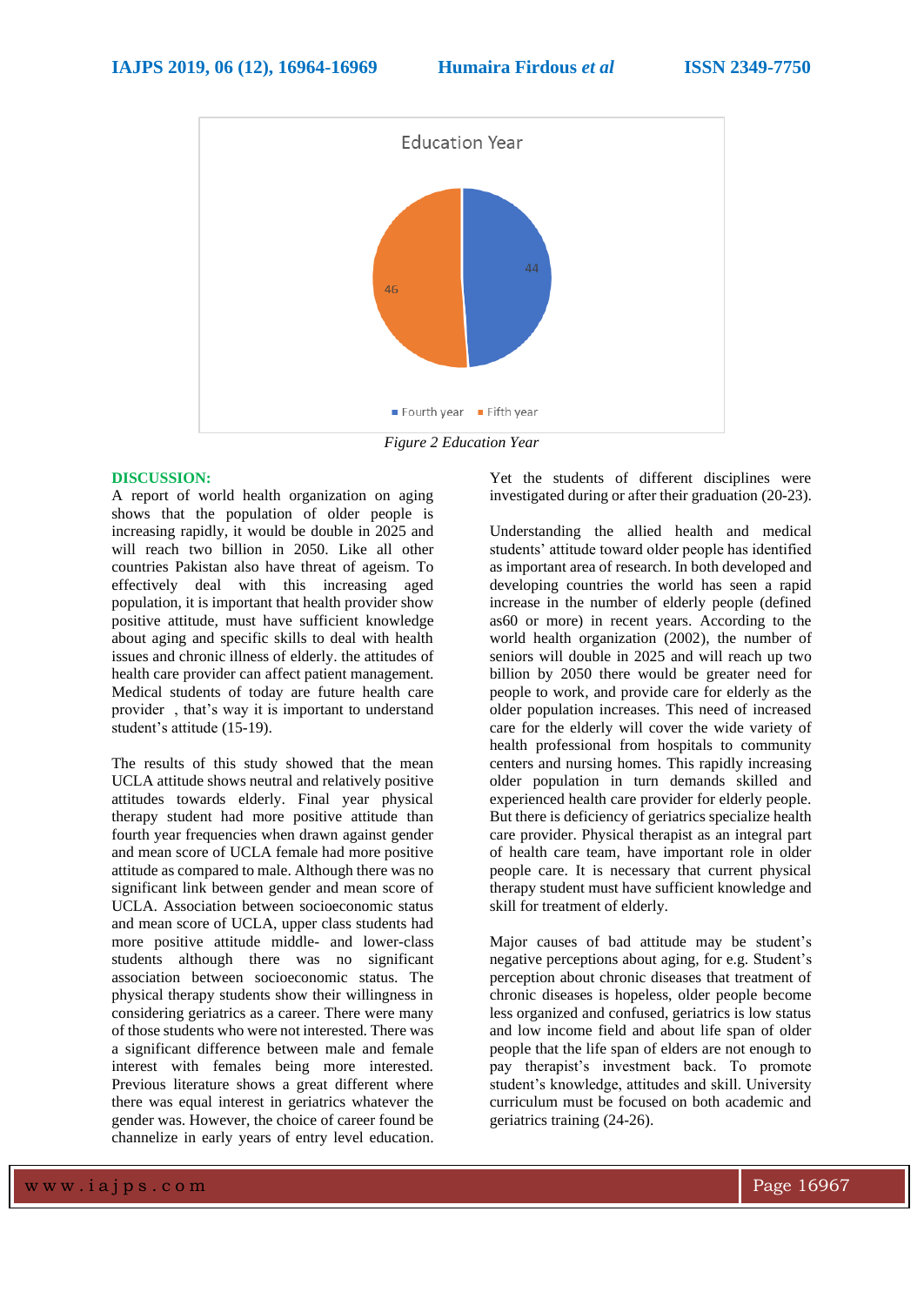## **CONCLUSION:**

The findings of study concluded that students of doctor of physical therapy program, who were in fourth and final year, demonstrated neutral to positive attitude towards elderly. Majority students expressed their interest for working in geriatrics as career after graduation.

#### **Conflict of Interest**:

There is no conflict of interest

## **REFERENCES:**

- <span id="page-4-0"></span>1. Alsenany S. An exploration of the attitudes, knowledge, willingness and future intentions to work with older people among Saudi nursing students in baccalaureate nursing schools in Saudi Arabia: University of Sheffield; 2009.
- <span id="page-4-1"></span>2. Wang C-C, Liao W-C, Kao M-C, Chen Y-J, Lee M-C, Lee M-F, et al. Taiwanese medical and nursing student interest levels in and attitudes towards geriatrics. Annals Academy of Medicine Singapore. 2009;38(3):230.
- <span id="page-4-2"></span>3. Lin X, Bryant C, Boldero J. Measures for assessing student attitudes toward older people. Educational Gerontology. 2010;37(1):12-26.
- <span id="page-4-3"></span>4. Chua MP, Tan CH, Merchant R, Soiza RL. Attitudes of first-year medical students in Singapore towards older people and willingness to consider a career in geriatric medicine. Annals Academy of Medicine Singapore. 2008;37(11):947.
- <span id="page-4-4"></span>5. Cheong SK, Wong TY, Koh GC. Attitudes towards the elderly among Singapore medical students. Annals Academy of Medicine Singapore. 2009;38(10):857.
- <span id="page-4-5"></span>6. Afonso N, Kavanagh M, Swanberg S. Improvement in attitudes toward influenza vaccination in medical students following an integrated curricular intervention. Vaccine. 2014;32(4):502-6.
- 7. Ayoǧlu FN, Kulakçı H, Ayyıldız TK, Aslan GK, Veren F. Attitudes of Turkish nursing and medical students toward elderly people. Journal of Transcultural Nursing. 2014;25(3):241-8.
- <span id="page-4-7"></span>8. Bell-Dzide D, Gokula M, Gaspar P. Effect of a long-term care geriatrics rotation on physician assistant students' knowledge and attitudes towards the elderly. Journal of Physician Assistant Education (Physician Assistant Education Association). 2014;25(1).
- <span id="page-4-6"></span>9. Gonçalves DC. From loving grandma to working with older adults: promoting positive attitudes towards aging. Educational Gerontology. 2009;35(3):202-25.
- 10. Ayoǧlu FN, Kulakçı H, Ayyıldız TK, Aslan GK, Veren F. Attitudes of Turkish Nursing and Medical Students Toward Elderly People.

Journal of Transcultural Nursing. 2013:1043659613515527.

- 11. Augustine J, Shah A, Makadia N, Shah A, Lee JK. Knowledge and attitudes regarding geriatric care and training among student pharmacists. Currents in Pharmacy Teaching and Learning. 2013.
- <span id="page-4-8"></span>12. Chróinín DN, Cronin E, Cullen W, O'Shea D, Steele M, Bury G, et al. Would you be a geriatrician? Student career preferences and attitudes to a career in geriatric medicine. Age and ageing. 2013;42(5):654-7.
- 13. Bettelli G. PERIOPERATIVE CARE OF THE ELDERLY: A EUROPEAN ANSWER TO EDUCATIONAL NEEDS IN THE FIELD. Innovation in Aging. 2017;1(suppl\_1):613-.
- 14. Chan ZC, Chan Y-t, Lui C-w, Yu H-z, Law Yf, Cheung K-l, et al. Gender differences in the academic and clinical performances of undergraduate nursing students: A systematic review. Nurse education today. 2014;34(3):377-88.
- <span id="page-4-9"></span>15. Chen AM, Kiersma ME, Yehle KS, Plake KS. Impact of an aging simulation game on pharmacy students' empathy for older adults. American journal of pharmaceutical education. 2015;79(5):65.
- 16. Chonody JM, Webb SN, Ranzijn R, Bryan J. Working with older adults: Predictors of attitudes towards ageing in psychology and social work students, faculty, and practitioners. Australian Psychologist. 2014;49(6):374-83.
- 17. Cooke R, Papadaki A. Nutrition label use mediates the positive relationship between nutrition knowledge and attitudes towards healthy eating with dietary quality among university students in the UK. Appetite. 2014;83:297-303.
- 18. Cybulski M, Krajewska-Kułak E, Jamiolkowski J. Perception of the elderly by junior high school students and university students in Poland. Polish Ministry of Science and Higher Education value: 6. 2015:93.
- 19. Damulak PP, Minhat HS, Rahman AA. Attitude towards the elderly among healthcare related students in Malaysia. International Jounral of Health Sciences and Research. 2015;5(11):248- 58.
- <span id="page-4-10"></span>20. Espírito-Santo H, Guadalupe S, Lemos L, Simões S, Daniel F. The temporal evolution of life satisfaction in institutionalized elderly: A longitudinal study. European Psychiatry. 2016;33:S258.
- 21. Goeldlin AO, Siegenthaler A, Moser A, Stoeckli YD, Stuck AE, Schoenenberger AW. Effects of geriatric clinical skills training on the attitudes of medical students. BMC medical education. 2014;14(1):233.